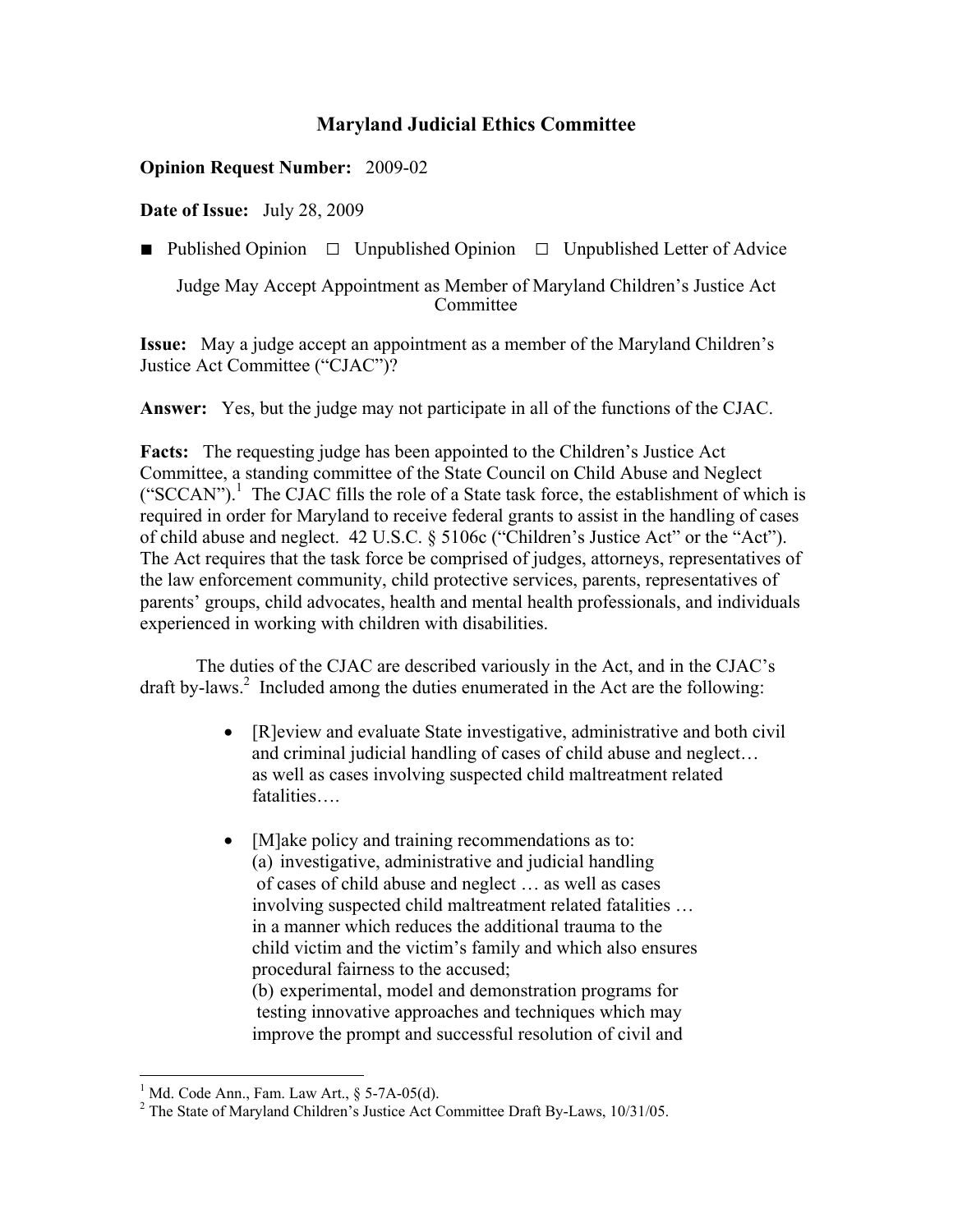# **Maryland Judicial Ethics Committee**

**Opinion Request Number:** 2009-02

**Date of Issue:** July 28, 2009

■ Published Opinion □ Unpublished Opinion □ Unpublished Letter of Advice Page 2 of 5

> criminal court proceedings or enhance the effectiveness of judicial and administrative action in child abuse and neglect cases, particularly child sexual abuse and exploitation cases, including the enhancement of performance of court-appointed attorneys and guardians ad litem for children, and which also ensure procedural fairness to the accused[.]

> (c) [R]eform of State laws, ordinances, regulations, protocols and procedures to provide comprehensive protection for children from abuse, particularly child sexual abuse and exploitation, while insuring fairness to all affected persons.

42 U.S.C. § 5106d & e.

The CJAC's by-laws also direct that the committee is to "[c]oordinate efforts with other public and private agencies charged with addressing the issues of child abuse and neglect[ $']^{3}$ 

**Discussion:** Judges are often called upon to participate in activities off the bench. Those invitations come from, among other sources, governmental agencies, community and civic groups, and occasionally a legislative body. Regardless of the source of the invitation, a judge may not participate in any activity that is in violation of the canons of judicial ethics.<sup>4</sup>

In this instance, the CJAC is a committee of a State agency established pursuant to federal law. The Judiciary has a direct interest in the handling of cases involving children in the courts. Judges have knowledge and experience in conducting criminal and civil trials and hearing from social workers, mental health providers and child advocates.

 $\overline{a}$ 

<sup>4</sup> *See, e.g*., [Opinion Request No. 2007-11], issued on October 14, 2008, quoting Cynthia Gray, *Ethics and Judges' Evolving Roles off the Bench: Serving on Governmental Commissions*, 17-18 (2002):

"Sometimes a statute that establishes a governmental commission will specify that a judge should be one of the members. Legislation, however, does not override the specific rules and general principles in the code of judicial conduct to render legitimate service that is otherwise impermissible under those standards….Automatic deference to the legislature is not consistent with the principles of judicial independence that underlie the code. Although a legislature would not intentionally attempt to compromise judicial independence by requiring participation in a government commission, the legislature may have mandated judicial participation without due consideration and understanding of the possible ramifications for judicial impartiality and independence."

<sup>&</sup>lt;sup>3</sup> 10/31/05 CJAC Draft By-Laws, Section A.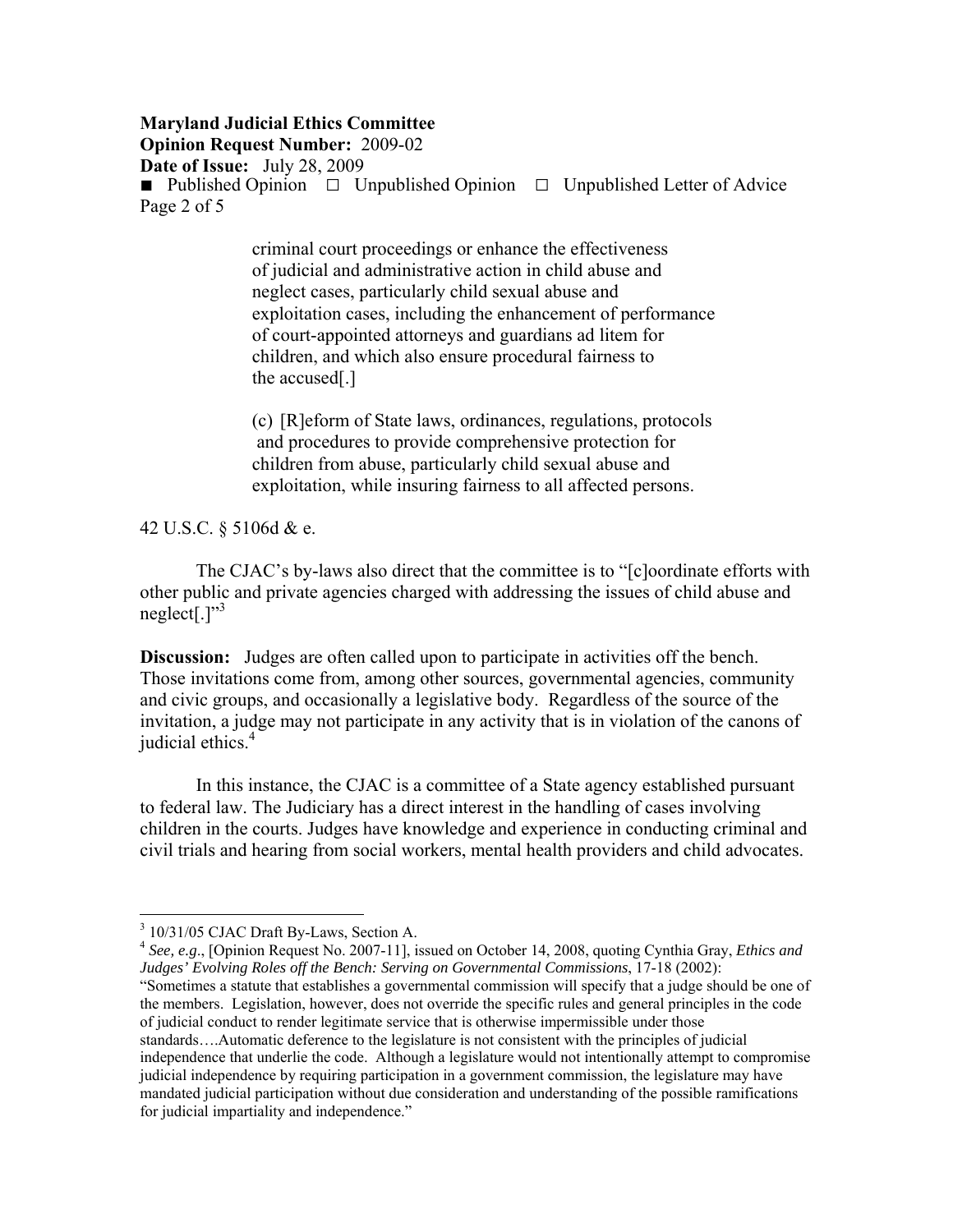#### **Maryland Judicial Ethics Committee Opinion Request Number:** 2009-02 **Date of Issue:** July 28, 2009 ■ Published Opinion □ Unpublished Opinion □ Unpublished Letter of Advice Page 3 of 5

Canon 4 of the Maryland Code of Judicial Conduct governs extra-judicial activities. Canon 4A(1) establishes that, in conducting extra-judicial activities, a judge shall not "cause a substantial question as to the judge's capacity to act impartially as a judge[.]" Canon 4C(1) cautions that a judge shall not "consult with" an executive or legislative body or official" except "when acting as to a matter that concerns the administration of justice, the legal system, or the improvement of the law." Canon 4C(2) permits appointment to a governmental "advisory commission, committee or position."

Whether a judge may participate as a member of a committee thus depends on the functions it performs and the responsibilities that the judge is to undertake. The functions of the CJAC are not clearly delineated; rather, they are stated in general terms. The CJAC is to "review and evaluate," "make policy recommendations" and "coordinate efforts with other agencies."

Many of the responsibilities of the CJAC are related to the administration of justice and the improvement of the law. For example, its attention to judicial handling of cases "in a manner which reduces the additional trauma" to victims and which "ensures procedural fairness to the accused" are matters of direct interest to judges. Judges are keenly interested and capable of recommending programs "which may improve the prompt and successful resolution of civil and criminal court proceedings" and the "enhancement of performance of court-appointed attorneys and guardians ad litem[.]" It is, therefore, appropriate for a judge to be involved in those functions.

Not all of the activities of the CJAC concern the administration of justice or the improvement of the law, however.<sup>5</sup> Other judicial ethics panels have explored the boundaries of "the administration of justice." The Massachusetts Committee on Judicial Ethics, noting that "facets of almost every social problem facing today's society will play themselves out in the courts," has declared that there must be a "direct nexus between what a governmental commission does and how the court system meets its statutory and constitutional responsibilities...." Massachusetts Advisory Opinion 98-13.<sup>6</sup>

 $\overline{a}$ 

<sup>&</sup>lt;sup>5</sup> The history accompanying Canon  $4C(2)$  explains that "Canon  $4C(2)$  is derived from the provisions of the Maryland Code (1987), Canon 4B(2) as to serving on a governmental advisory body and the similar, first sentence of ABA Code (2000), Canon 4B(2), but is restated to allow acceptance of an appointment to a governmental advisory commission, committee or position in addition to those devoted to the administration of justice, the legal system, or improvement of the law." Md. Rule 16-813, p. 516. The Committee believes, however, that while a judge may serve on commissions or committees in addition to those devoted to the administration of justice or the improvement of the law, such considerations nevertheless are important, if not dispositive, factors in determining whether, and to what extent, serving is appropriate.

 $6$ <sup>6</sup> Issued on 8/27/98.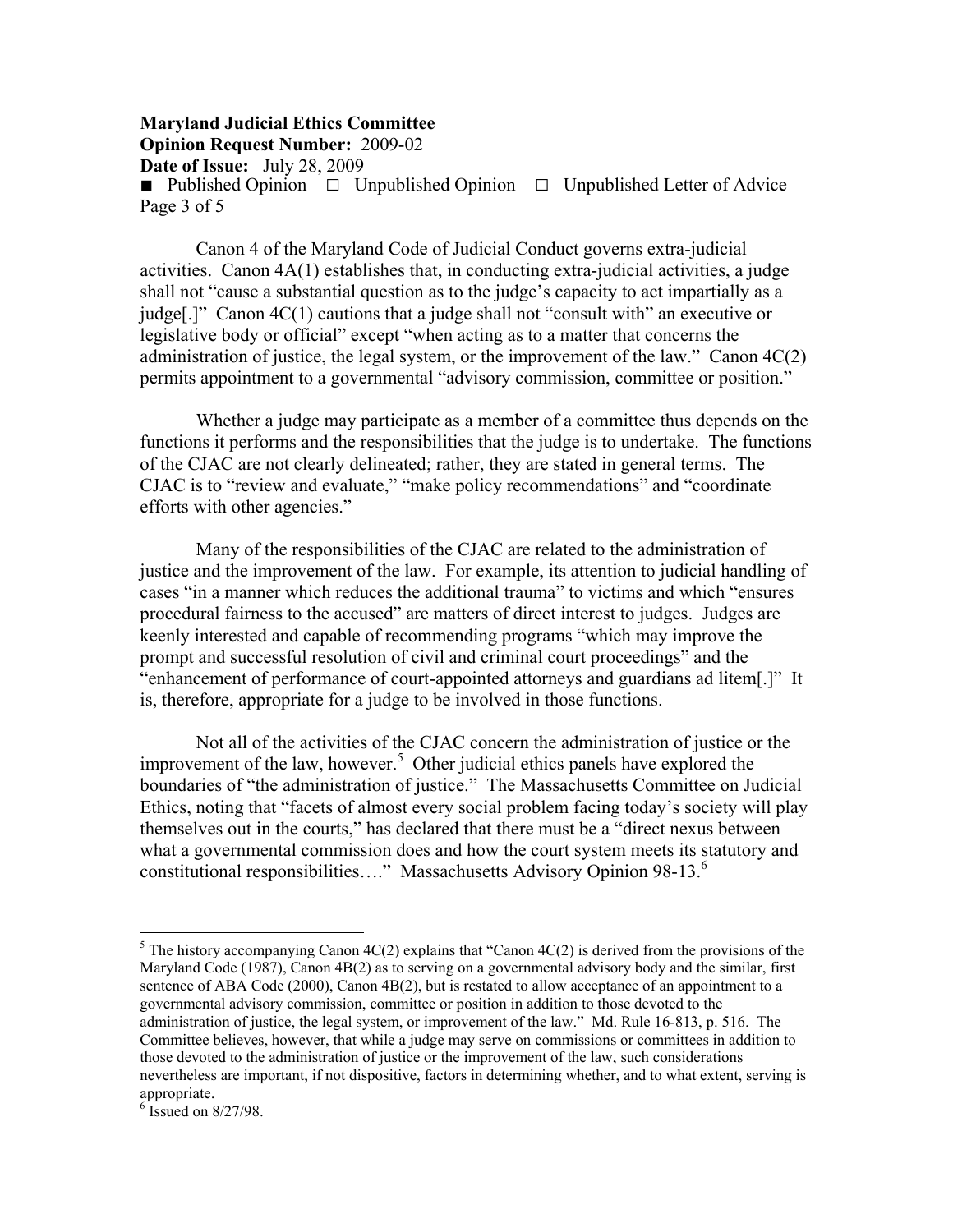**Maryland Judicial Ethics Committee Opinion Request Number:** 2009-02 **Date of Issue:** July 28, 2009 ■ Published Opinion □ Unpublished Opinion □ Unpublished Letter of Advice Page 4 of 5

Accordingly, the mere fact that an issue may come before the courts does not mean that it is related to the administration of justice or the improvement of the law.

Some of the CJAC's duties appear to be in the nature of functions of the Legislative or Executive Branch of government. For example, the requirement to recommend *reform* of State law suggests the performance of a legislative function. The Act specifies that disbursements of federal grants are conditioned upon adoption by the state of recommendations of the task force, which, in Maryland, is the CJAC. 42 U.S.C. § 5106c(e)(1). That requirement thus elevates mere legislative *recommendations* to legislative *requirements* in order to receive federal funds. To the extent that the CJAC issues recommendations, in compliance with the Act, a judge should not participate.

Similarly, the duty to make recommendations as to "investigative, administrative and judicial handling of cases" suggests creation of protocols for law enforcement and social welfare agencies, as well as the courts. Such functions are executive in nature, as is the general duty to "coordinate efforts with other … agencies." Judges should not create protocols for Executive Branch agencies. Nor should they create protocols that bind the courts; each case should be decided on its own facts and the law applicable to those facts. While merely exchanging information with other agencies is not objectionable, the extent of such "coordination," in this circumstance, is not spelled out.<sup>7</sup>

The by-laws list among CJAC's responsibilities, "[r]eview and comment on all grant applications for federal Children's Justice Act funds…." In the "review and comment" process a judge can perform the advisory function of recommending the effective use of grant funds to enhance the administration of the law. The Committee cautions, however, that if, in the review process the CJAC is, in reality, approving or rejecting grants, the judge should not participate. Approving funding is a function of the Executive Branch of government.

Particularly troublesome, among the duties of the CJAC, is the element of fatality review. Judges should not examine and critique the policies and practices of social and law enforcement agencies. Furthermore, conclusions resulting from fatality reviews may find their way into court in civil suits claiming the negligence of an agency in a particular case or in many cases involving that agency. As such, a judge should not participate.

For the reasons discussed above, the Committee concludes that the requesting judge can accept appointment to the CJAC if it is understood that the judge's participation is primarily limited to those functions that concern the administration of justice and the improvement of the law, and that are not executive or legislative in nature.

<u>.</u>

<sup>7</sup> For a more detailed discussion of separation of powers issues, *see* [Opinion Request No. 2007-11].